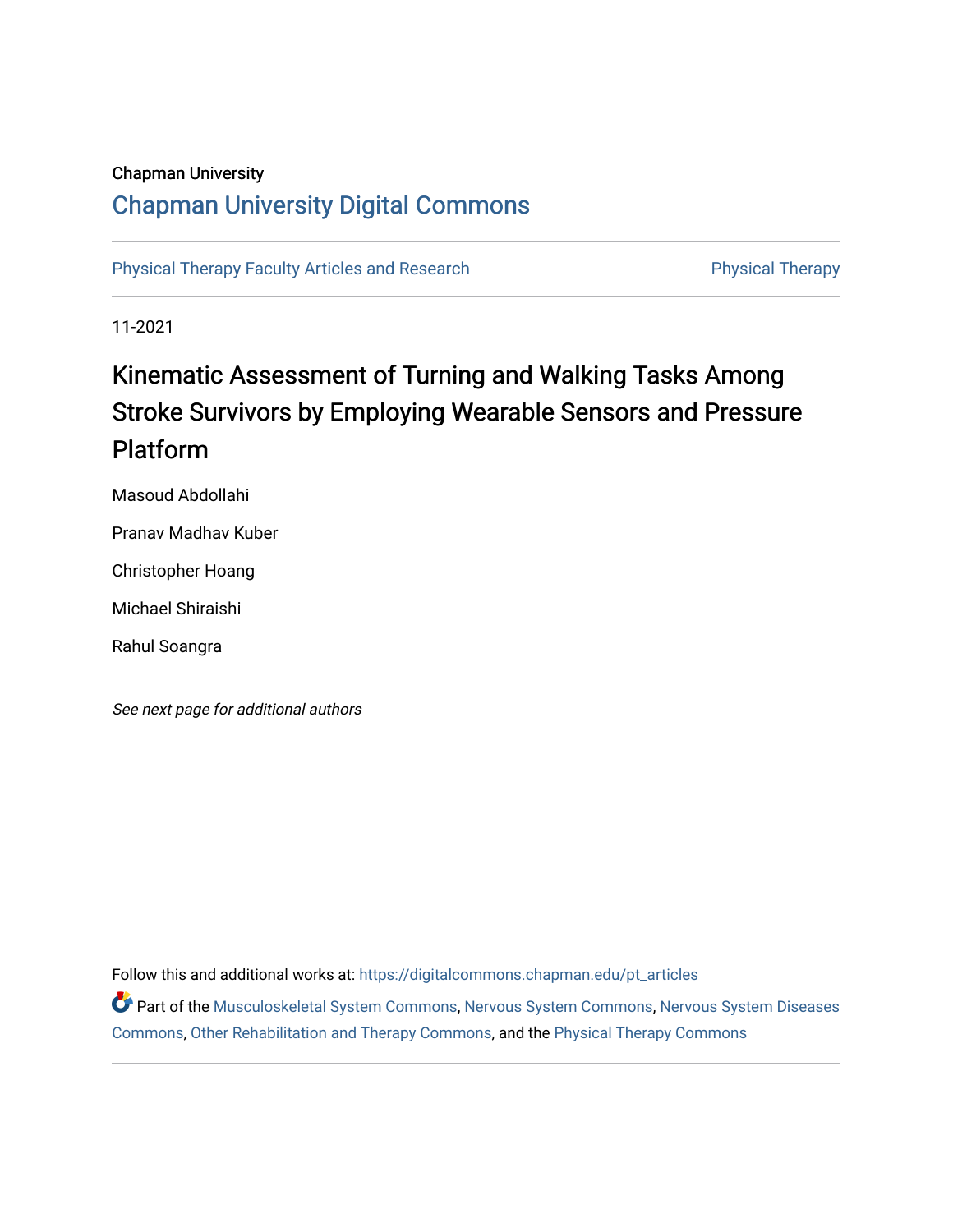# Kinematic Assessment of Turning and Walking Tasks Among Stroke Survivors by Employing Wearable Sensors and Pressure Platform

### **Comments**

This is a pre-copy-editing, author-produced PDF of an article presented at the 2021 43rd Annual International Conference of the IEEE Engineering in Medicine & Biology Society (EMBC). The definitive publisher-authenticated version is available online at<https://doi.org/10.1109/EMBC46164.2021.9630791>

### Copyright

© 2021 IEEE. Personal use of this material is permitted. Permission from IEEE must be obtained for all other uses, in any current or future media, including reprinting/republishing this material for advertising or promotional purposes, creating new collective works, for resale or redistribution to servers or lists, or reuse of any copyrighted component of this work in other works.

### Authors

Masoud Abdollahi, Pranav Madhav Kuber, Christopher Hoang, Michael Shiraishi, Rahul Soangra, and Ehsan Rashedi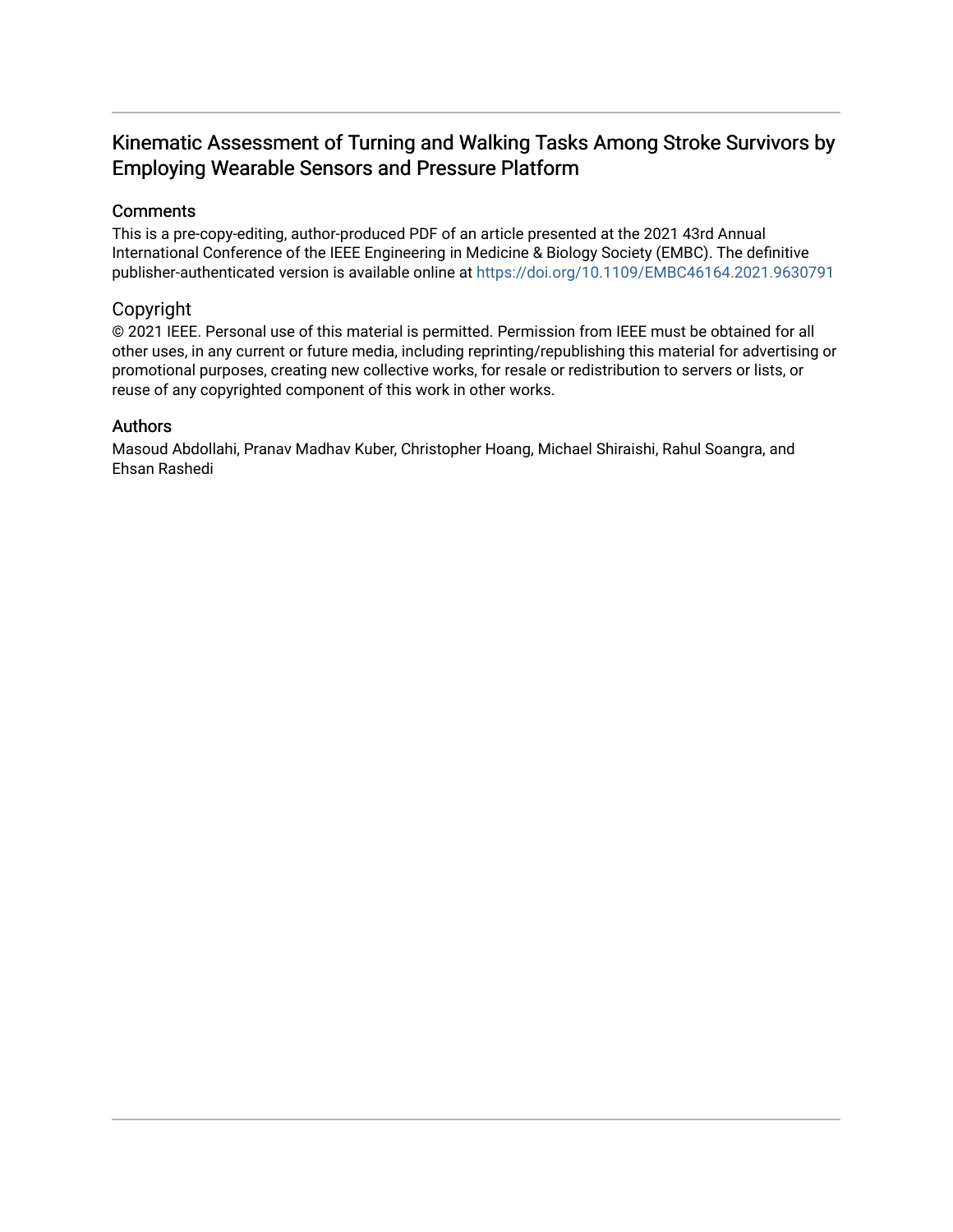# **Kinematic Assessment of Turning and Walking Tasks Among Stroke Survivors by Employing Wearable Sensors and Pressure Platform**

Masoud Abdollahi, Pranav Madhav Kuber, Christopher Hoang, Michael Shiraishi, Rahul Soangra, Ehsan Rashedi\*

*Abstract***— Stroke survivors often experience reduced movement capabilities due to alterations in their neuromusculoskeletal systems. Modern sensor technologies and motion analyses can facilitate the determination of these changes. Our work aims to assess the potential of using wearable motion sensors to analyze the movement of stroke survivors and identifying the affected functions. We recruited 10 participants (5 stroke survivors, 5 healthy individuals) and conducted a controlled laboratory evaluation for two of the most common daily activities: turning and walking. Among the extracted kinematic parameters, range of trunk and sacrum lateral bending in turning were significantly larger in stroke survivors (p-value<0.02). However, no statistical difference in mean angular velocity and range of motion for trunk/sacrum/shank flexion-extension were obtained in the turning task. Our results also indicated that during walking, while there was no difference in swing time, double support portion of gait among the stroke group was significantly larger (p-value = 0.001). Outcomes of this investigation may help in designing new rehabilitation programs for stroke and other neurological disorders and/or in improving the efficacy of such programs.**

*Clinical Relevance***— This study may provide a better insight on the detailed functional differences between stroke survivors and healthy individuals which in turn could be used to develop a more efficient rehabilitation program for stroke community.**

#### I. INTRODUCTION

Neurological disorders (e.g., Alzheimer, stroke, epilepsy, and Parkinson's disease) and their consequences yet remain a critical problem from being fully understood, much less developing preventive strategies or even cure. This remains true even though humankind has evolved through generations of research and has led to increased longevity by the development of medication for several fatal diseases and disorders. On the other hand, disorders affecting neuromuscular function, which may or may not involve multiple systems (like muscular, neurological, and cognition, etc.) are even more complex. Looking at the immense nervous system composing of billions of neural links to every fiber of the body, even a slight change in the structural pathway of a neuron can result into altered function. One of the most common neurological diseases is Stroke, which has a prevalence of  $\sim$ 7 million people in the U.S. with a high financial burden of ~75 billion USD, as reported in 2013 [1]. Among the several effects of such disorders include sensory dysfunction, paralysis, reduced muscle activity and cognition, and treatment may or may not result in full recovery. In such cases, the surviving patients undergo rehabilitation programs, which may be helpful in the recovery of lost functions.

Movement limitation is among the major effects of neurological disorders leading to a reduced stability and increased fall risk [2], [3]. Thus, it is critical to identify the changes in the performance and physical capability of the stroke survivors during activities of daily living (ADLs) to put them in the right path of physical recovery. One of the tools helpful in performance assessment can be motion analysis [4], [5]. For example, one prior study showed that motion systems can provide key insights on the changes in gait parameters after stroke [3]. Another research showed similar benefits for Parkinson's disease using wearable sensors during a walking task [6]. This shows that motion analysis can be implemented as a key information in functional recovery and/or monitoring the performance on individuals suffering from neurological disorders.

Although studies have been conducted on various ADLs, there is a lack of adequate focus on the turning tasks performed by stroke survivors [7], [8]. Besides the type of activity, current trends in the literature of human movement science show a translation from camera-based to wearable sensorbased motion analysis [9], [10]. A type of such wearable sensors is the Inertial Measurement Unit (IMU) sensors, which have not been implemented in assessment of turning in stroke community and can provide benefits such as portability, accessibility, and usability (e.g., by embedding them on garments). Through our work we have utilized techniques involving motion analysis by wearable sensors to evaluate the set of potentially affected parameters in 360˚ turning, as well as walking. Another objective of this study was to explore the capability of IMUs in identifying the changes in stroke survivors' performance. The outcome of this study could have several applications such as designing efficient rehabilitation programs, developing a performance monitoring tool, and enhancing the insight about the effects of stroke on neuromusculoskeletal systems.

M. Abdollahi, P. M. Kuber, and E. Rashedi are with the Industrial and Systems Engineering Department, Rochester Institute of Technology, Rochester, NY, USA

C. Hoang and M. Shiraishi are with Department of Physical Therapy, Crean College of Health and Behavioral Sciences, Chapman University, Orange, CA, USA

R. Soangra is with Department of Physical Therapy, Crean College of Health and Behavioral Sciences, Chapman University, Orange, CA, USA and Fowler School of Engineering, Chapman University, Orange, CA, USA.

<sup>\*</sup> Please address all correspondence to E. Rashedi, Industrial and Systems Engineering Department, Rochester Institute of Technology, One Lomb Memorial Drive, Rochester, NY 14623, Phone: 585-475-7260, Email: exreie@rit.edu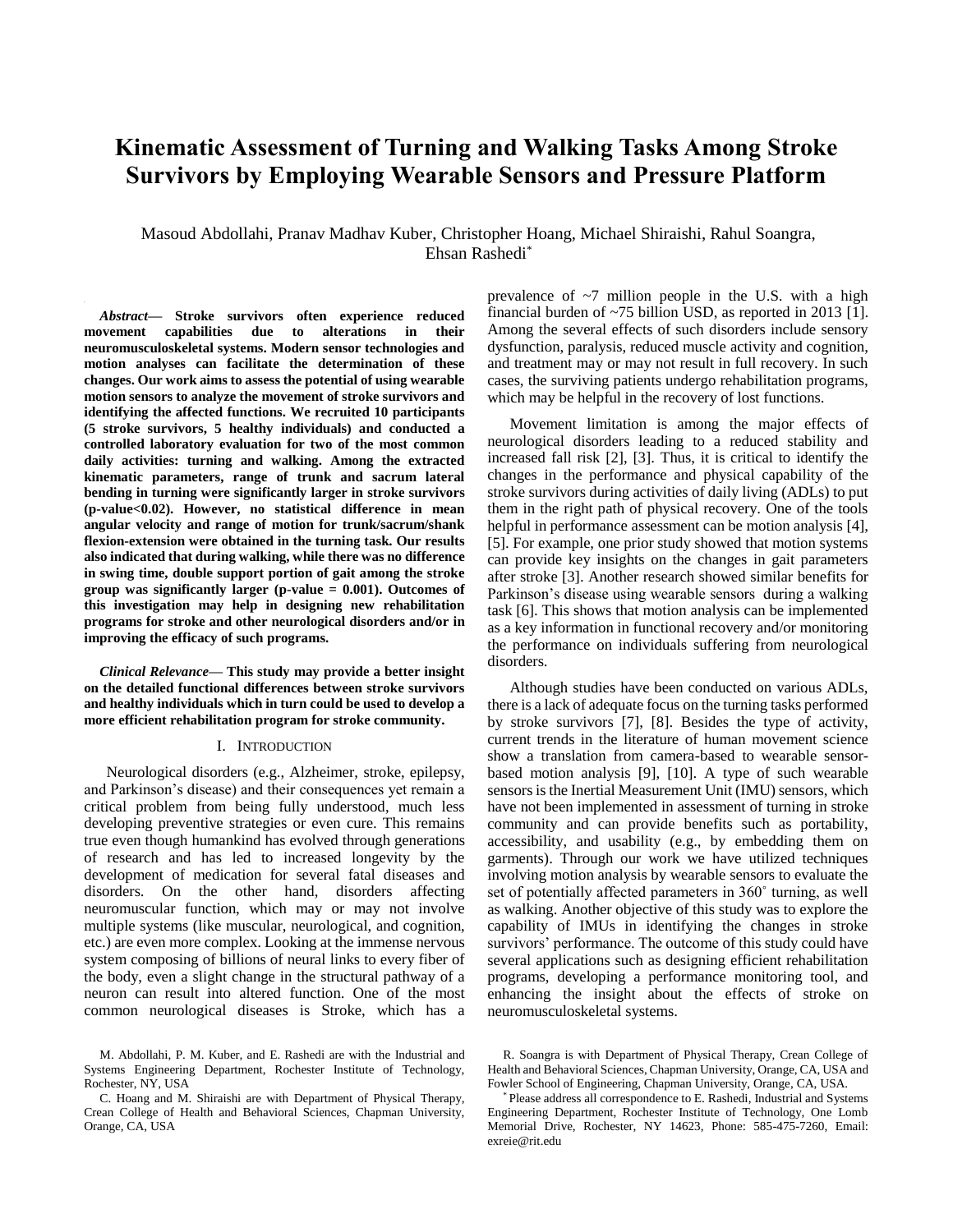#### II. METHODOLOGY

#### *A. Participants*

A total of 10 subjects (5 Stroke survivors, 5 healthy individuals) were recruited in this study. The t-test analysis depicted no significant difference (p-value  $\langle 0.05 \rangle$ ) on the anthropometric measures among healthy and stroke groups (Table 1). An informed consent form was signed by all the participants prior to study approved by Chapman university institutional review board. Inclusion criteria of the participants were that they should have been able to walk >10 m without assistance, have no sign of cognitive impairment, and had stroke >6-months prior to participation.

| TABLE L<br>ANTHROPOMETRIC MEASURES OF THE PARTICIPANTS |  |
|--------------------------------------------------------|--|
|--------------------------------------------------------|--|

| <b>Parameters</b> | Stroke<br><b>Survivors</b> | <b>Healthy</b><br><b>Individuals</b> | <i>p</i> -Value<br>(ANOVA) |
|-------------------|----------------------------|--------------------------------------|----------------------------|
| Gender            | 4 males<br>1 female        | 3 males<br>2 females                 |                            |
| Age (year)        | 59.6 (7.3)                 | 67.6(4.3)                            | 0.13                       |
| Height (cm)       | 180.3 (7.6)                | 171.7 (10)                           | 0.22                       |
| Weight (kg)       | 98.9 (22)                  | 80.5 (14.1)                          | 0.23                       |

#### *B. Approach*

A set of 4 IMUs (XSens, Enschede, Netherlands) were placed on each of the shanks, sternum, and sacrum of the participant (Figure 1). These sensors captured the kinematics of the relevant segments while the participants performed the turning task with a sampling rate of 60 Hz. Participants were told to stand straight, and an initial position was assigned along with a shoulder-level target in front of them. Then they were asked to turn 360 degrees in their normal fashion (Figure 1). The turning consisted of several cycles of lifting and touch down of the feet. Specifically, similar to gait we have heelstrike (HS) and toe-offs (TO) as the key events. One turning cycle would consist of stance and swing phases. The stance phase would begin with HS and end with TO while swing phase would start with TO and ends with HS. The subjects were instructed to look at the same target after turning 360 degrees. Meanwhile, pressure platform (GAITRite, New Jersey, USA) was used for gait analysis during walking task. For the walking task, the participants were instructed to walk in a straight path for 10 m in normal fashion on the pressure platform.

#### *C. Data Analysis*

A custom-designed code was developed for analyzing the data in MATLAB (MathWorks, Natick, MA, USA). Angle of segment, angular velocity, and linear acceleration captured by XSENS sensors were initially filtered using a Butterworth filter with a cut-off frequency of 5 Hz. To analyze the turning process, it is essential to identify the HS and TO events. To determine the time of HS and TO, we used the angular velocity of the shank sensor.



Figure 1. An illustration depicting the turning task along with the placement of wearable sensors for recording movement.

The signal in consideration (angular velocity of the sensor in the lateral direction of the shank) consisted of several peaks showing the maximum velocity in the swing phase of the shank. To find exact event of TO and HS, we identified the start of the rising trend to reach the peak, and the end of the falling trend after the peak respectively.



Figure 2: Angular velocity of shank: Detection and Segmentation

By determining the TO and HS events, we were able to segment the turning signals for all of the four IMU sensors. Eleven parameters representing various factors and kinematic variables were calculated to quantify the motion of turning. These included number of cycles, duration of turn, mean Angular velocity of flexion for trunk/shank/sacrum, ratio of stance time to duration of turn, range of trunk/sacrum lateral bending, range of sacrum/trunk/shank flexion-extension.

The GAITRite system directly provides the gait parameters which include velocity, cadence, swing time, stride length, stride velocity, double support in gait cycle (%), cycle time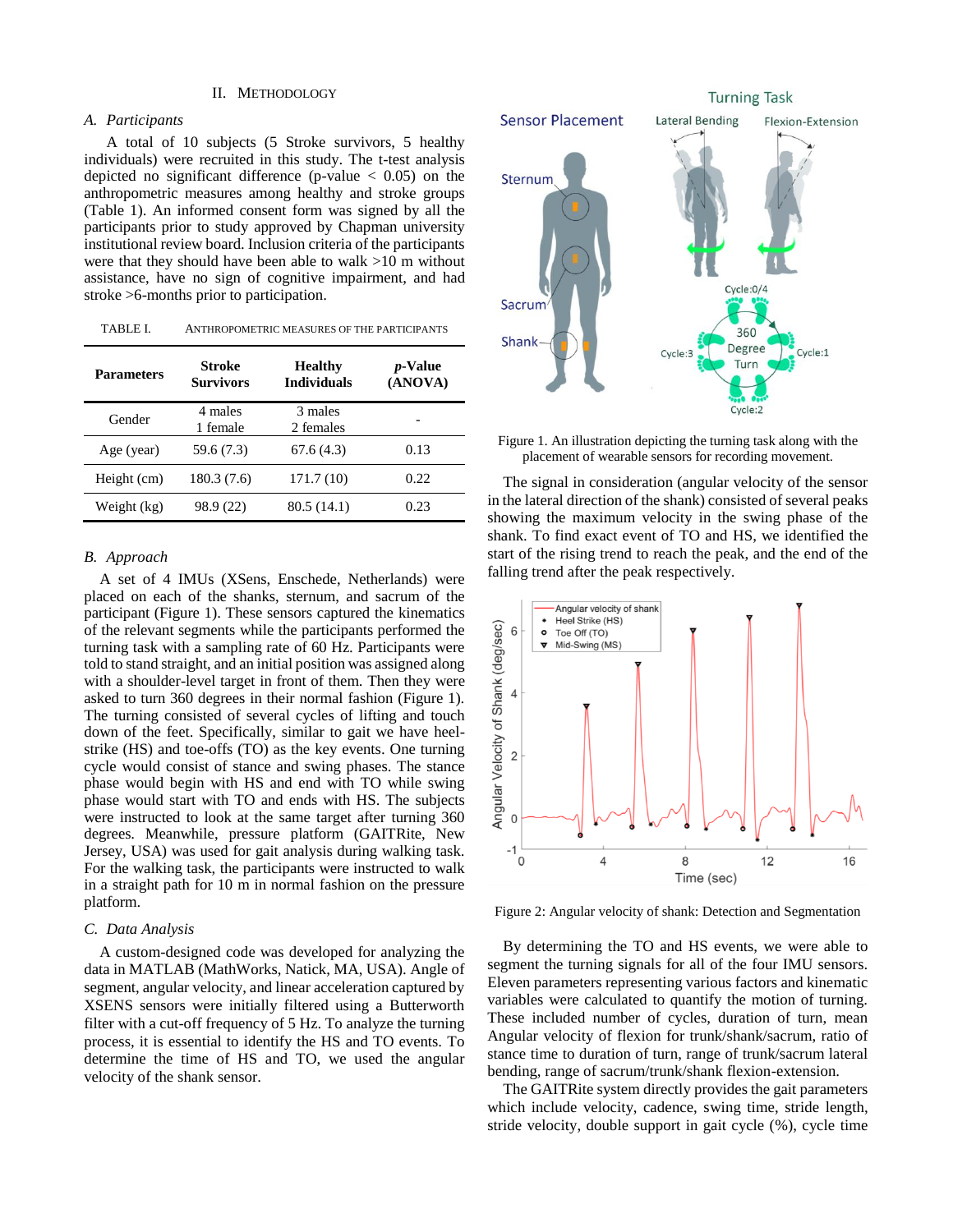and stance percentage. The procedure for calculating the parameters was repeated for each participant and mean (S.D) values were reported. Next, we conducted a t-test for comparing the results for stroke survivors and healthy individuals for both the tasks.

#### III. RESULTS

The results of t-test analysis for turning showed stroke survivors had a greater number of cycles, duration of turn, range of trunk lateral bending, and range of sacrum lateral bending (p-values <0.05, Table 2). Moreover, the ratio of stance time to duration of turn (%) in stroke survivors was greater than healthy individuals. However, the significance for this parameter was marginal.

TABLE II. STATISTICAL COMPARISON AND MEAN (SD) OF SPATIOTEMPORAL FEATURES FOR HEALTHY INDIVIDUALS AND STROKE **SURVIVORS** 

| <b>Feature Name</b>                                  | <b>Stroke</b><br><b>Survivors</b><br>Mean (SD) | <b>Healthy</b><br><b>Individuals p-values</b><br>Mean (SD) |       |
|------------------------------------------------------|------------------------------------------------|------------------------------------------------------------|-------|
| Number of Cycles                                     | 7.4(2.3)                                       | 3.8(0.8)                                                   | 0.040 |
| Duration of Turn (sec)                               | 9.6(3.5)                                       | 4.4(1.9)                                                   | 0.041 |
| Mean Angular Velocity of<br>Trunk Flexion (deg/sec)  | 0.3(0.8)                                       | 1.1(0.2)                                                   | 0.156 |
| Mean Angular Velocity of<br>Sacrum Flexion (deg/sec) | 0.2(0.9)                                       | 1.1(0.2)                                                   | 0.139 |
| Mean Angular Velocity of<br>Shank Flexion (deg/sec)  | 1.6(0.5)                                       | 2(0.3)                                                     | 0.153 |
| Ratio of Stance Time to<br>Duration of Turn (%)      | 57.9 (16.6)                                    | 42.9(7.6)                                                  | 0.054 |
| Range of Trunk Lateral<br>Bending (deg)              | 12.7(4.8)                                      | 5.8(1.0)                                                   | 0.017 |
| Range of Sacrum Lateral<br>Bending (deg)             | 10.9(2.3)                                      | 6.7(0.8)                                                   | 0.006 |
| Range of Trunk Flexion-<br>Extension (deg)           | 9.5(2.9)                                       | 6.5(1.9)                                                   | 0.110 |
| Range of Sacrum Flexion-<br>Extension (deg)          | 7.7(3.8)                                       | 6.9(0.9)                                                   | 0.613 |
| Range of Shank Flexion-<br>Extension (deg)           | 17.7(8.1)                                      | 11(1.8)                                                    | 0.179 |

TABLE III. STATISTICAL COMPARISON AND MEAN (SD) OF SEVERAL GAIT PARAMETERS FOR HEALTHY INDIVIDUALS AND STROKE SURVIVORS

| <b>Gait Parameter</b>               | Stroke<br>Survivors<br>Mean (SD) | <b>Healthy</b><br>Individuals p-values<br>Mean (SD) |       |
|-------------------------------------|----------------------------------|-----------------------------------------------------|-------|
| Velocity (cm/s)                     | 85.9 (20.6)                      | 113.3 (22.8)                                        | 0.007 |
| Cadence (steps/min)                 | 100.3(8.3)                       | 111.7(12)                                           | 0.018 |
| Cycle Time (sec)                    | 1.2(0.1)                         | 1.1(0.1)                                            | 0.031 |
| Swing Time (sec)                    | 0.42(0.03)                       | 0.41(0.04)                                          | 0.511 |
| Stride Length (cm)                  | 102.3(20)                        | 121.1 (13.6)                                        | 0.018 |
| Stride Velocity (cm/sec)            | 86.38 (21.1)                     | 113.3(22.8)                                         | 0.008 |
| Stance $(\%)$                       | 60.8(3.7)                        | 62.4(1.8)                                           | 0.243 |
| Double Support in gait<br>cycle (%) | 30.1 (3.7)                       | 25.1(2.8)                                           | 0.001 |

Meanwhile, similar analysis for walking demonstrated that stroke survivors showed significantly lower velocity, cadence, stride length, stride velocity and higher values of cycle time and percentage of double support of gait cycle (pvalues < 0.04, Table 3). A statistical test (Kolmogorov-Smirnov test) was conducted on all of the parameters for testing the normality of the data. The results of this analysis did not show any deviations from normality in our dataset.

#### IV. DISCUSSION

In this study, movement limitation induced by stroke has been quantified by analyzing the kinematic data obtained from wearable IMU sensors and pressure platform. We calculated several parameters relating to the performance of individuals during 360 degree turning and walking. Our findings indicated that besides the traditionally measured pace of motion, other parameters such as trunk deflection in turning and portion of double support phase in gait cycle were significantly different between the participant groups.

Among the various motion capture systems, four IMU sensors were utilized in this study, which are more portable and user friendly compared to camera-based motion capture systems. In future, we will use these sensors for the walking task as well due to these mentioned features. Besides, as seen from the results, a single sensor can be used to identify the changes in movement of one body segment. Although using a single sensor instead of a four-sensor configuration can provide less information about whole body performance, it could further improve the usability and the potential for continues monitoring. In this case, our earlier study [11], demonstrated the possibility of replacing the IMU sensor with a smartphone which are also embedded with a motion sensor.

We considered a 360-degree turning as opposed to other commonly used turning tasks like Figure-of-eight and Timed Up and Go (TUG) [12], [13]. Unlike these tasks, a full turnaround does not involve acceleration/deceleration phases, which is the reason for selecting this activity. Based on the number of cycles, duration of turn and velocity of gait calculated in this study, stroke survivors, similar to patients suffering from Parkinson's disease [9], were slower in performing both turning and walking tasks. Interestingly, there was no significant difference between the mean angular velocity of flexion-extension in trunk, sacrum and shank (Table 2). However, range of lateral bending for trunk and sacrum were significantly different parameter between the participant groups. This means the stroke survivors had more trunk wobbling while turning. This extra movement in the stroke group could be related to the lack of proper core stability. Further, the wobbly motion in the lateral direction could indicate a lack of stability provided by the muscles responsible for the bending motion.

The range of flexion-extension angle for trunk, sacrum and shanks were not significantly different in the turning task. This means that the stroke survivors could perform the flexion-extension motion similar to healthy individuals. However, values of range of motion were considerably less (6.5, 6.9, 11 degrees for trunk, sacrum, and shank respectively) in the flexion-extension motion and could be the reason for not observing any significant difference. The ratio